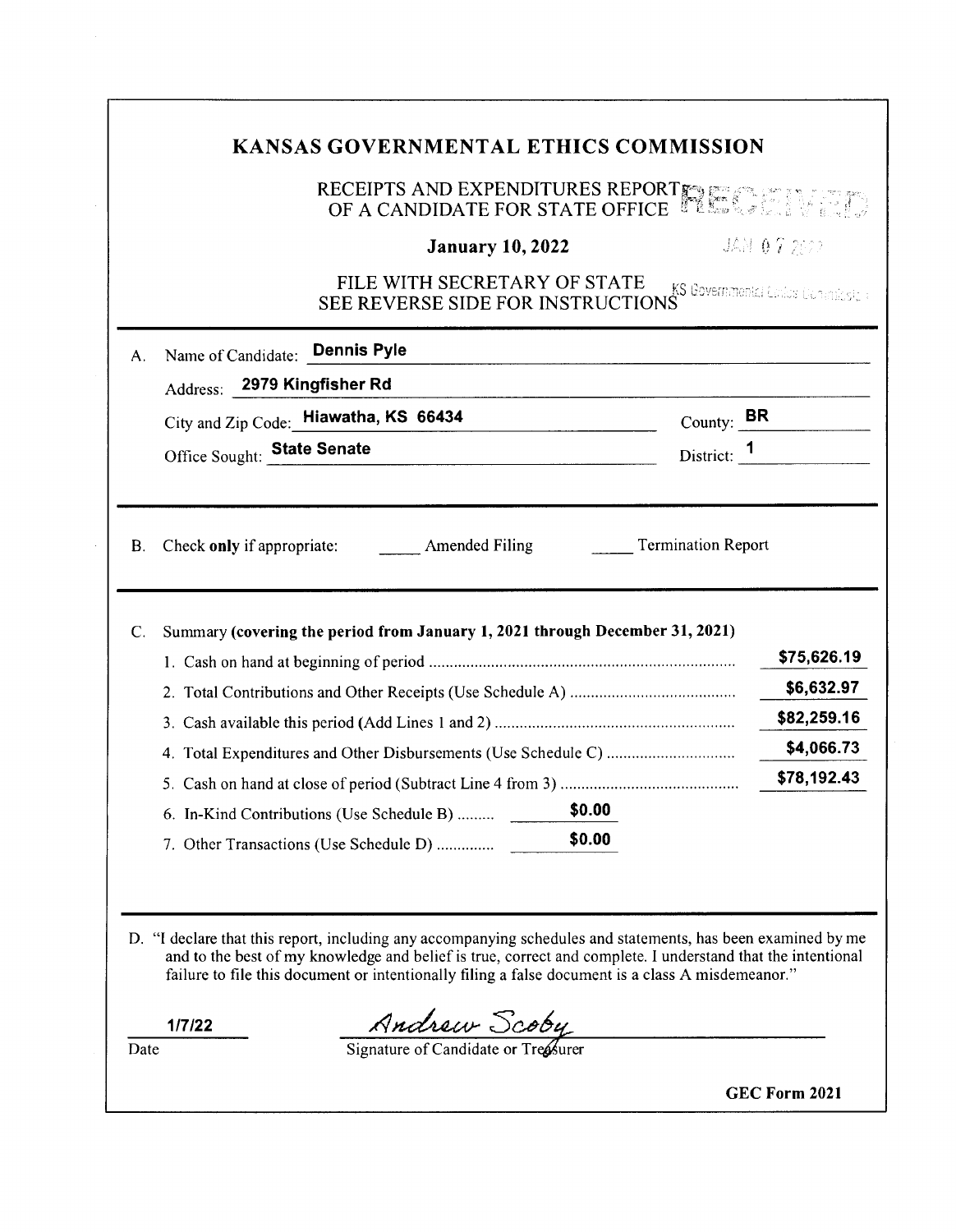## **SCHEDULE A CONTRIBUTIONS AND OTHER RECEIPTS**

Dennis Pyle

 $\mathcal{A}^{\mathcal{A}}$ 

(Name of Candidate)

|          | <b>Name and Address</b>                                                                 | Occupation of<br><b>Individual Giving More</b>                        |  | <b>Check</b><br><b>Appropriate Box</b> |  |  | Amount of<br>Cash, Check, |
|----------|-----------------------------------------------------------------------------------------|-----------------------------------------------------------------------|--|----------------------------------------|--|--|---------------------------|
| Date     | of Contributor                                                                          | <b>Than \$150</b><br><b>Check</b><br>Cash<br>Loan<br>E funds<br>Other |  | Loan or Other<br>Receipt               |  |  |                           |
| 08/20/21 | Kansas Electric Power Cooperative<br>PO Box 4877<br>Topeka, KS 66604                    |                                                                       |  |                                        |  |  | \$100.00                  |
| 08/27/21 | <b>Altria Client Service</b><br>PO Box 85088<br>Richmond, VA 23285                      |                                                                       |  |                                        |  |  | \$500.00                  |
| 10/18/21 | <b>Liberty Utilities PAC</b><br><b>PO Box 127</b><br>Joplin, MO 64802                   |                                                                       |  |                                        |  |  | \$250.00                  |
| 10/26/21 | <b>ITC Great Plains, LLC</b><br>27175 Energy Way<br>Novi, MI 48377                      |                                                                       |  | √                                      |  |  | \$250.00                  |
| 10/28/21 | UP Railroad Company<br>1400 Douglas Street, Stop 0780<br>Omaha, NE 68179                |                                                                       |  |                                        |  |  | \$500.00                  |
| 11/06/21 | <b>BNSF Railway Company</b><br>2500 Lou Menk Drive, AOB-2<br>Fort Worth, TX 76131       |                                                                       |  |                                        |  |  | \$500.00                  |
| 11/18/21 | Kansas Automobile Dealers EAC<br>731 South Kansas Ave<br>Topeka, KS 66603               |                                                                       |  |                                        |  |  | \$250.00                  |
| 11/29/21 | PAC Of Kansas Ophthalmologists<br>10 W Phillip Rd. Suite 120<br>Vernon Hills, IL 60061  |                                                                       |  |                                        |  |  | \$250.00                  |
| 12/02/21 | American Property Casualty Ins<br>Assoc PAC, 8700 W Bryn Mawr<br>Ave, Chicago, IL 60631 |                                                                       |  |                                        |  |  | \$250.00                  |
| 12/02/21 | One Gas, Inc. PAC<br>15 East Fifth Street<br>Tulsa, OK 74103                            |                                                                       |  |                                        |  |  | \$500.00                  |
| 12/11/21 | <b>Atmos Energy Corporation PAC</b><br>5430 LBJ Freeway, Ste 160<br>Dalas, TX 75240     |                                                                       |  |                                        |  |  | \$250.00                  |
|          | <b>Subtotal This Page</b>                                                               |                                                                       |  |                                        |  |  | \$3,600.00                |

Page  $\qquad$  of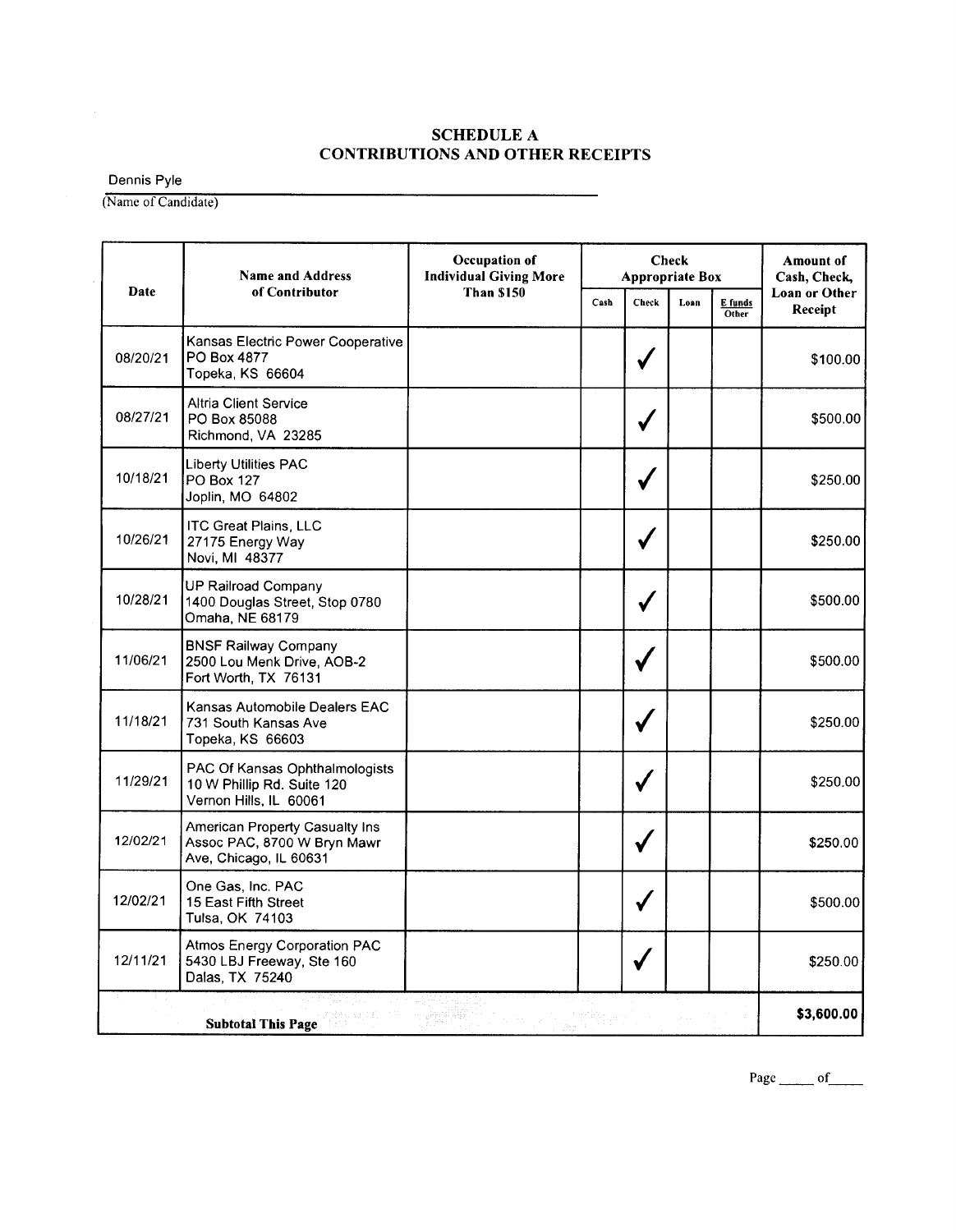# **SCHEDULE A CONTRIBUTIONS AND OTHER RECEIPTS**

Dennis Pyle

 $\bar{z}$ 

(Name of Candidate)

|          | <b>Name and Address</b>                                                                        | Occupation of<br><b>Individual Giving More</b><br><b>Than \$150</b> | <b>Check</b><br><b>Appropriate Box</b> |                                   |  | Amount of<br>Cash, Check, |            |
|----------|------------------------------------------------------------------------------------------------|---------------------------------------------------------------------|----------------------------------------|-----------------------------------|--|---------------------------|------------|
| Date     | of Contributor                                                                                 |                                                                     | Cash                                   | Check<br>Loan<br>E funds<br>Other |  | Loan or Other<br>Receipt  |            |
| 12/13/21 | Prairie Band Potawatomi Nation<br>16281 Q Rd<br>Mayetta, KS 66509                              |                                                                     |                                        | ✔                                 |  |                           | \$250.00   |
| 12/13/21 | LKQ Corporation-Gov Affairs Dept<br>100 M Street SE, Ste 750<br>Washington, DC 20003           |                                                                     |                                        |                                   |  |                           | \$250.00   |
| 12/14/21 | Kansas Committee for Rural Elec<br>PO Box 790<br>Meade, KS 67864                               |                                                                     |                                        |                                   |  |                           | \$250.00   |
| 12/18/21 | BCS Design, Inc.<br>19930 W 161st St<br>Olathe, KS 66062                                       |                                                                     |                                        | $\checkmark$                      |  |                           | \$500.00   |
| 12/20/21 | Kansas Rural Indep Telecoms<br>PO Box 4799<br>Topeka, KS 66604                                 |                                                                     |                                        |                                   |  |                           | \$500.00   |
| 12/22/21 | Go Daddy.com<br>14455 N Hayden Rd Ste. 219<br>Scottsdale, AZ 85260                             | refund - billing error                                              |                                        |                                   |  |                           | \$32.97    |
| 12/23/21 | Americrown Service Corportation<br>1801 W International Spdway Blvd<br>Daytona Beach, FL 32114 |                                                                     |                                        |                                   |  |                           | \$500.00   |
| 12/30/21 | Kansas Bail Agents Association<br>301 W Ash<br>Salina, KS 67401                                |                                                                     |                                        |                                   |  |                           | \$250.00   |
| 12/30/21 | <b>Bruce Christenson</b><br>3501 SW Fairlawn Rd, Ste 200<br>Topeka, KS 66614                   | Kansas Crossing Casino<br>LC Member Manager                         |                                        | $\checkmark$                      |  |                           | \$500.00   |
|          |                                                                                                |                                                                     |                                        |                                   |  |                           |            |
|          |                                                                                                |                                                                     |                                        |                                   |  |                           |            |
|          | <b>Subtotal This Page</b>                                                                      | -9. <sup>s a</sup><br>ú, sk                                         |                                        | 논문                                |  |                           | \$3,032.97 |

Page  $\rule{1em}{0.15mm}$  of  $\rule{1.5mm}{0.15mm}$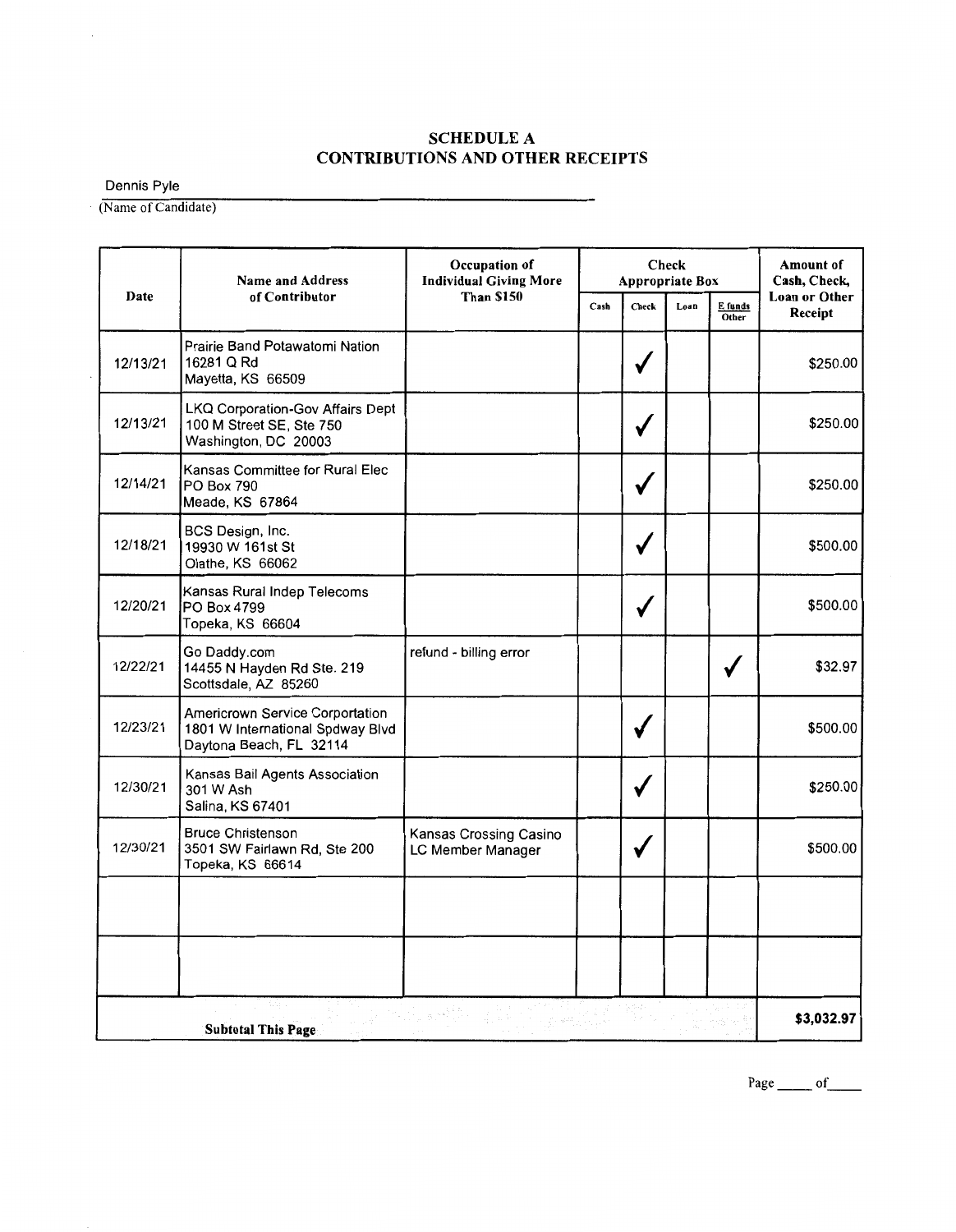## SCHEDULE A CONTRIBUTIONS AND OTHER RECEIPTS

Dennis Pyle

(Name of Candidate)

|      | Name and Address          | Occupation of<br><b>Individual Giving More</b> | Check<br>Appropriate Box |       |      |                  | <b>Amount of</b><br>Cash, Check, |
|------|---------------------------|------------------------------------------------|--------------------------|-------|------|------------------|----------------------------------|
| Date | of Contributor            | <b>Than \$150</b>                              |                          | Check | Loan | E funds<br>Other | Loan or Other<br>Receipt         |
|      |                           |                                                |                          |       |      |                  |                                  |
|      |                           |                                                |                          |       |      |                  |                                  |
|      |                           |                                                |                          |       |      |                  |                                  |
|      |                           |                                                |                          |       |      |                  |                                  |
|      |                           |                                                |                          |       |      |                  |                                  |
|      |                           |                                                |                          |       |      |                  |                                  |
|      |                           |                                                |                          |       |      |                  |                                  |
|      |                           |                                                |                          |       |      |                  |                                  |
|      |                           |                                                |                          |       |      |                  |                                  |
|      | <b>Subtotal This Page</b> |                                                |                          |       |      |                  | \$0.00                           |

# **Complete if last page of Schedule A**

| TOTAL RECEIPTS THIS PERIOD (to line 2 of Summary) | \$6,632.97 |
|---------------------------------------------------|------------|
| Total Contributions When Contributor Not Known    | \$0.00     |
| Sale of Political Materials (Unitemized)          | \$0.00     |
| Total Unitemized Contributions (\$50 or less)     | \$0.00     |
| Total Itemized Receipts for Period                | \$6,632.97 |

Page \_\_\_\_\_\_ of \_\_\_\_\_\_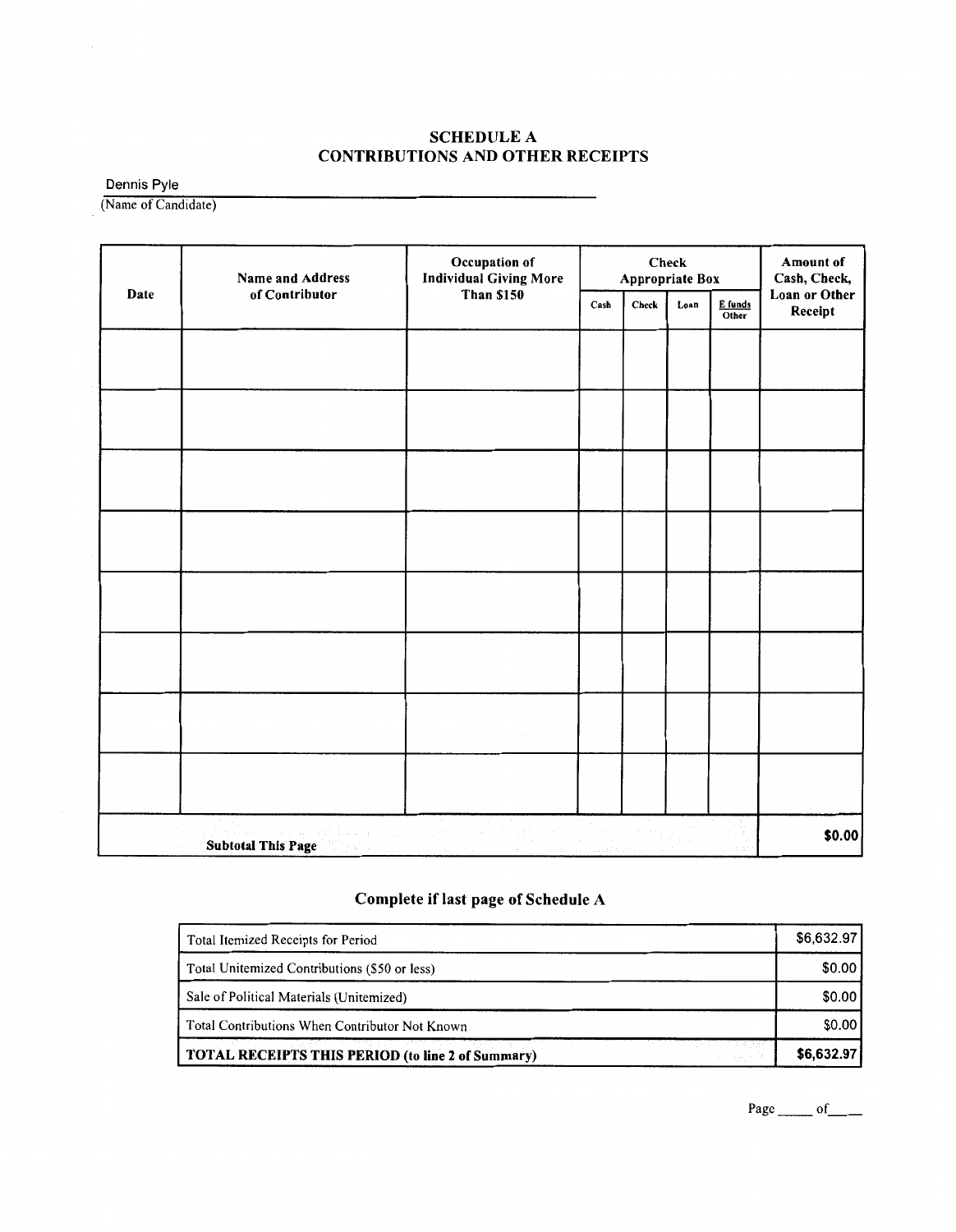#### **SCHEDULEC EXPENDITURES AND OTHER DISBURSEMENTS**

Dennis Pyle

(Name of Candidate)

| Date     | Name and Address                                                      | <b>Purpose of Expenditure</b><br>or Disbursement                   | Amount     |
|----------|-----------------------------------------------------------------------|--------------------------------------------------------------------|------------|
| 1/15/21  | Dennis Pyle<br>2979 Kingfisher Rd<br>Hiawatha, KS 66434               | reimbursement for 2020 storage                                     | \$300.00   |
| 1/15/21  | Dennis Pyle<br>2979 Kingfisher Rd<br>Hiawatha, KS 66434               | reimbursement for mileage<br>10/23/20-12/31/20                     | \$582.47   |
| 3/8/21   | Hawver News Company LLC<br>3823 SW Wood Valley Dr<br>Topeka, KS 66610 | subscription                                                       | \$180.00   |
| 5/1/21   | Go Daddy.com<br>14455 N Hayden Rd Ste. 219<br>Scottsdale, AZ 85260    | communication expense                                              | \$71.88    |
| 5/31/21  | <b>McAfee LLC</b><br>6220 America Center Dr<br>San Jose, CA 95002     | office software                                                    | \$75.24    |
| 6/17/21  | Go Daddy.com<br>14455 N Hayden Rd Ste. 219<br>Scottsdale, AZ 85260    | communication expense                                              | \$143.88   |
| 7/30/21  | Sunflower State Journal<br>8422 Madison Ave<br>Kansas City, MO 64114  | subscription                                                       | \$160.00   |
| 12/20/21 | Capital One<br>P.O. Box 30285<br>Salt Lake City, UT 84130             | travel/hotel for Wallbuilders Conference                           | \$764.05   |
| 12/22/21 | Hawver News Company LLC<br>3823 SW Wood Valley Dr<br>Topeka, KS 66610 | subscription                                                       | \$180.00   |
| 12/22/21 | Go Daddy.com<br>14455 N Hayden Rd Ste. 219<br>Scottsdale, AZ 85260    | communication expense<br>(refunded on pg 2)                        | \$32.97    |
| 12/31/21 | Dennis Pyle<br>2979 Kingfisher Rd<br>Hiawatha, KS 66434               | reimbursement for communication expense                            | \$1,173.25 |
|          | <b>Subtotal This Page</b>                                             | [시] 12 - 10 - 20 - 20 - 20 - 20 - 20 -<br><b>Cappell</b> Education | \$3,663.74 |

Page \_\_\_\_ of \_\_ \_